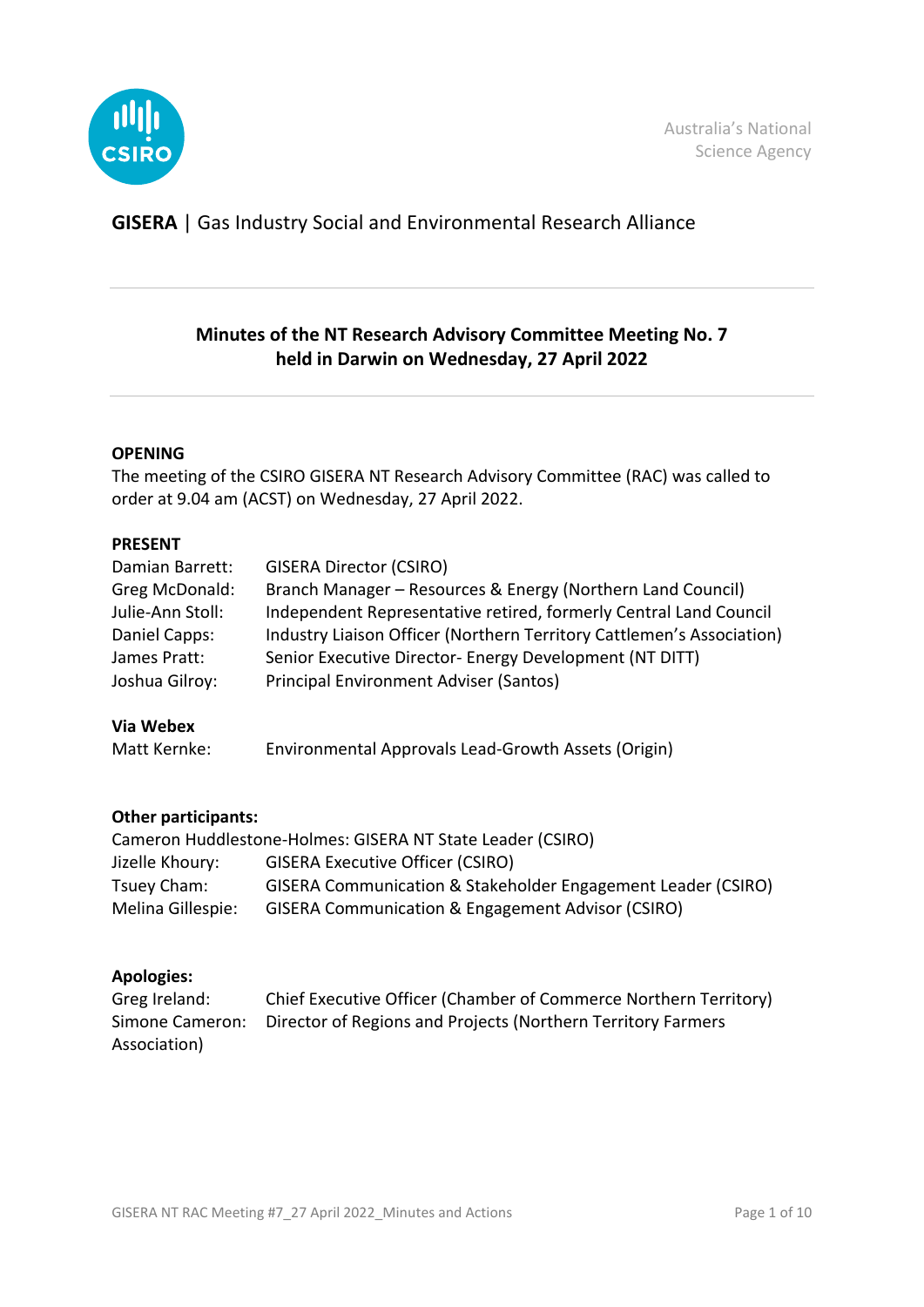# **1. WELCOME, APOLOGIES AND ADOPTION OF AGENDA**

The GISERA Director welcomed all members to the meeting. The agenda was unanimously approved as distributed. Apologies were received from Greg Ireland and Simone Cameron.

The importance of all operators in the Beetaloo being involved in GISERA and the research conducted in the region was noted.

### **2. GISERA COMMUNICATIONS**

Following execution of new Alliance Agreement and Commonwealth Grant, CSIRO has appointed 3 full-time staff to focus on GISERA communications and engagement including:

- an overhaul of the GISERA website for improved user experience and easier navigation (website now live).
- the planning for community webcasts to showcase projects over last 10 years (from June 2022)
- the development of interactive communication products to showcase projects (June/July 2022).
- digital interactive products to convey simple science concepts of geology and hydrogeology of basins (June/July 2022).

There was discussion on possible pathways for enhanced aboriginal engagement including consideration of webcast translation into indigenous languages. This idea and other options will be explored by the communication team.

RAC members were encouraged to forward on community webcast invitations to community networks and colleagues.

CSIRO has also appointed a Senior Research Consultant, Indigenous Science and Knowledge - Community Engagement and Information Program who will be based in Darwin to look after the Aboriginal Information Program which was a key recommendation in the Pepper Inquiry.

Tsuey Cham and Melina Gillespie left the meeting at 9.43 am (ACST).

### **ITEMS FOR DISCUSSION**

### **3. ACTIONS FROM PREVIOUS MEETING**

Action 4 (10-06-21 Item 4) has been closed. Action 5 (10-06-21 Item 4) will remain open until data becomes available.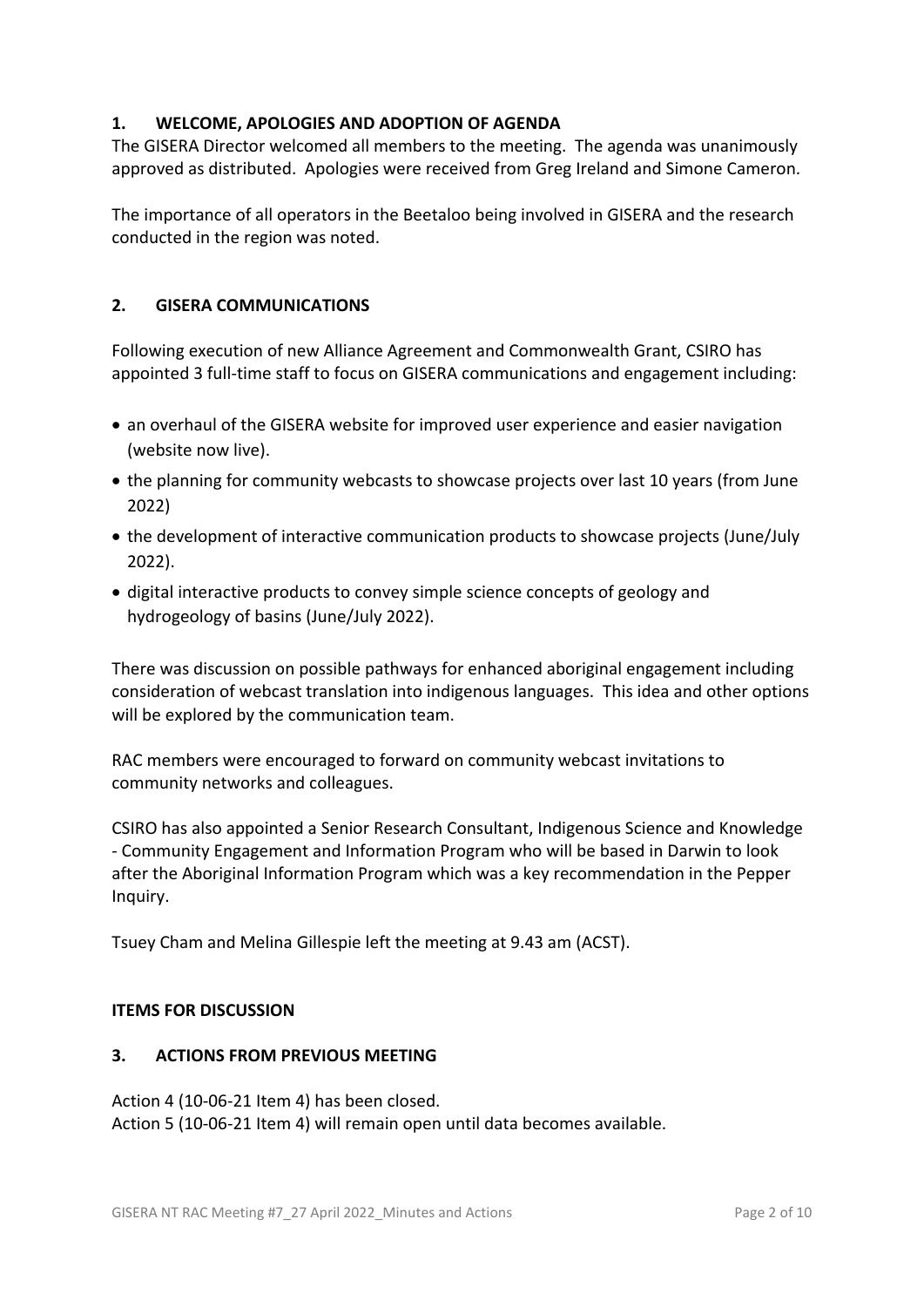# **4. PROJECT PROPOSAL Examination of stygofauna ecosystems of the Beetaloo Sub-basin**

The GISERA Director provided a summary of the project proposal.

- Further stygofauna sampling is being undertaken as part of the SREBA and it is important that this proposal takes into account those activities. Some of the project objectives may require refinement to avoid duplication and build on the current work being undertaken.
- The HF Inquiry recommendations listed in the proposal all relate to the SREBA. As the SREBA work program will be completed this year and this project is scheduled for completion in 2024, those recommendations should be removed. This proposed work will not feed into the SREBA program before it is finished but will build on it and the previous GISERA stygofauna project.
- It is understood that the exact number of sampling bores and spatial coverage will be determined during the discovery phase of the project, but it would be useful to include a minimum target number of bores to be sampled as part of task 2.
- It was requested that the term 'well' should be changed to 'bore' to avoid any confusion with a gas well.
- Several discussion points were raised in relation to task 2b where it is proposed to build observation bores:
	- In addition to observing stygofauna, there would be value in using the bores to be drilled for other things e.g. testing water quality or observing flow rates.
	- The budget allocated for task 2b is unlikely to be sufficient as multiple bores are to be drilled. The budget for this task should be increased to \$500K. The predicted number bores to be drilled should be included in the proposal (noting the exact number will be provided to the RAC in the stage gate listed below).
	- In selection locations or bores to be drilled, it will be important to have discussions with industry and NT Government to understand where they are currently drilling to ensure proximity is optimal.
	- Origin Energy offered to provide access to their observation wells to trial drill sites for this research project.
	- Proposal to include a stage gate/decision point back to RAC after drilling locations and costs have been determined and if there is any potential increased scope for sampling in the wide-scale campaign in dry season 2023. The stage gate should be included following the first field campaign in dry season 2022.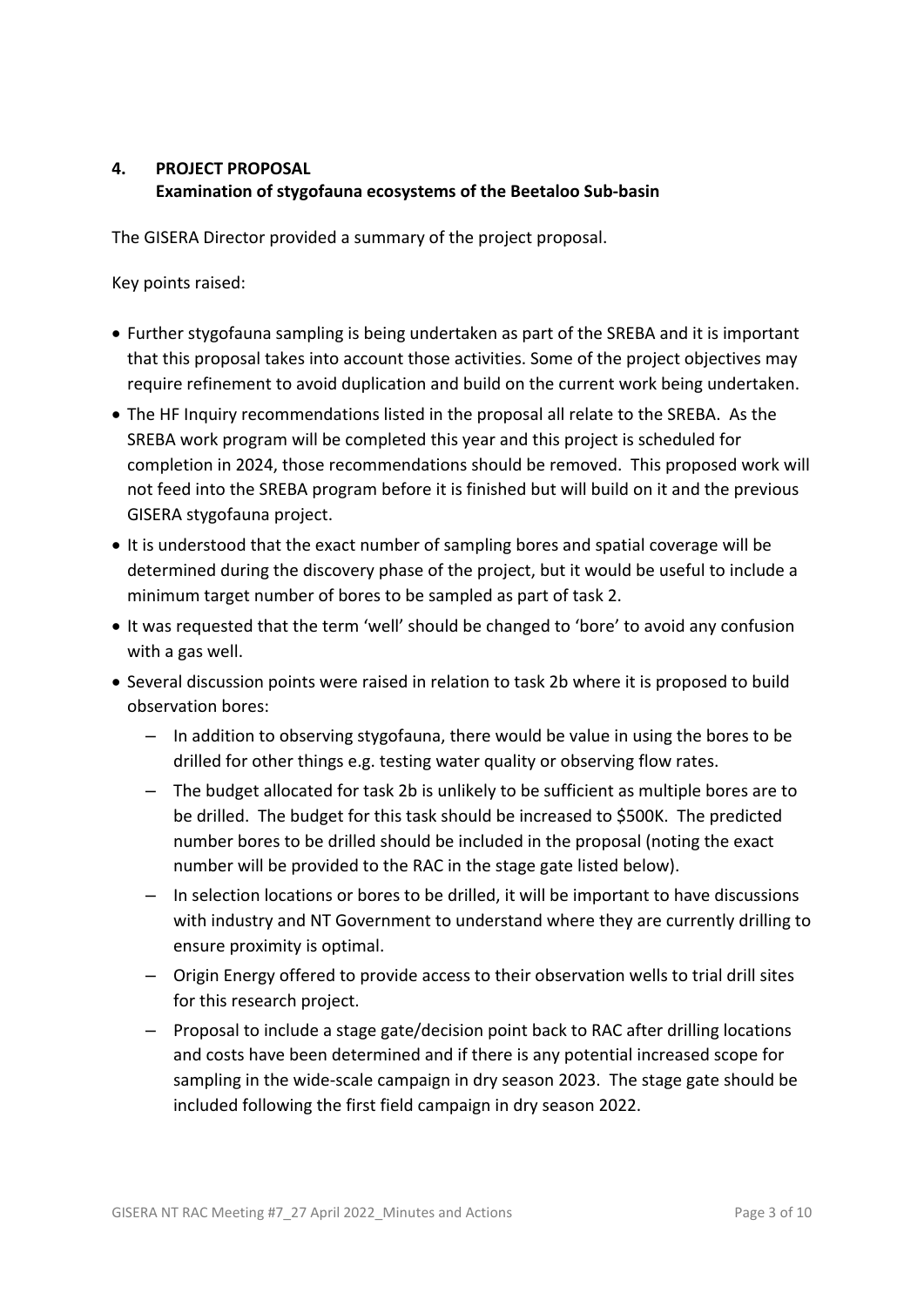- If possible, the proposal should include criteria established for picking the location of the bores to be drilled. If this cannot be determined until discovery phase of project, then the criteria can be included in stage gate.
- A local company is to be contracted to drill the observation bores. The group NT Industry Capability Network (NTICN) can assist with sourcing a registered company.
- There are a range of regulatory requirements for drilling bores that the research proponent will need to consider and budget for. The research proponent will also need to obtain an Authorities Certificate from Aboriginal Areas Protection Authority (AAPA) or clearance report from Northern Land Council (NLC). It was noted that AAPA may be more appropriate because this is a small drilling campaign. Some of these requirements may take up to a year so the proponent will need factor into timeframes.
- This research is being conducted in response to community concern so it will be important that community groups/members are presented with the findings by the researchers. The research proponent to include a more targeted communications plan to 'present findings to community members/groups'. This may include a roadshow, presentation at NTCA branch meeting, to Environmental Defenders Office or Environment Centre.
- A representative from the Northern Territory Department of Environment, Parks and Water Security (DEPWS) be invited to participate in the project's Technical Reference Group.

Outcome: The NT RAC would like the research proponent to revise the proposal taking to account all the points raised and reconvene to consider the revised proposal.

Action: The research proponent to meet with DEPWS to better understand current SREBA activities and how it may impact objectives of project.

Action: The research proponent to remove reference to HF Inquiry Recommendations (including in Project Impact Pathway section)

Action: The research proponent to include minimum target of bores to be sampled.

Action: The research proponent to adjust terminology of 'wells' to 'bores' in Project Order.

Action: The research proponent to consider whether multiple uses of drilled bores is possible.

Action: The research proponent to increase budget of task 2B to \$500K and include predicted number of bores to be drilled.

Action: The research proponent to introduce a decision point/stage gate following the first field campaign to include: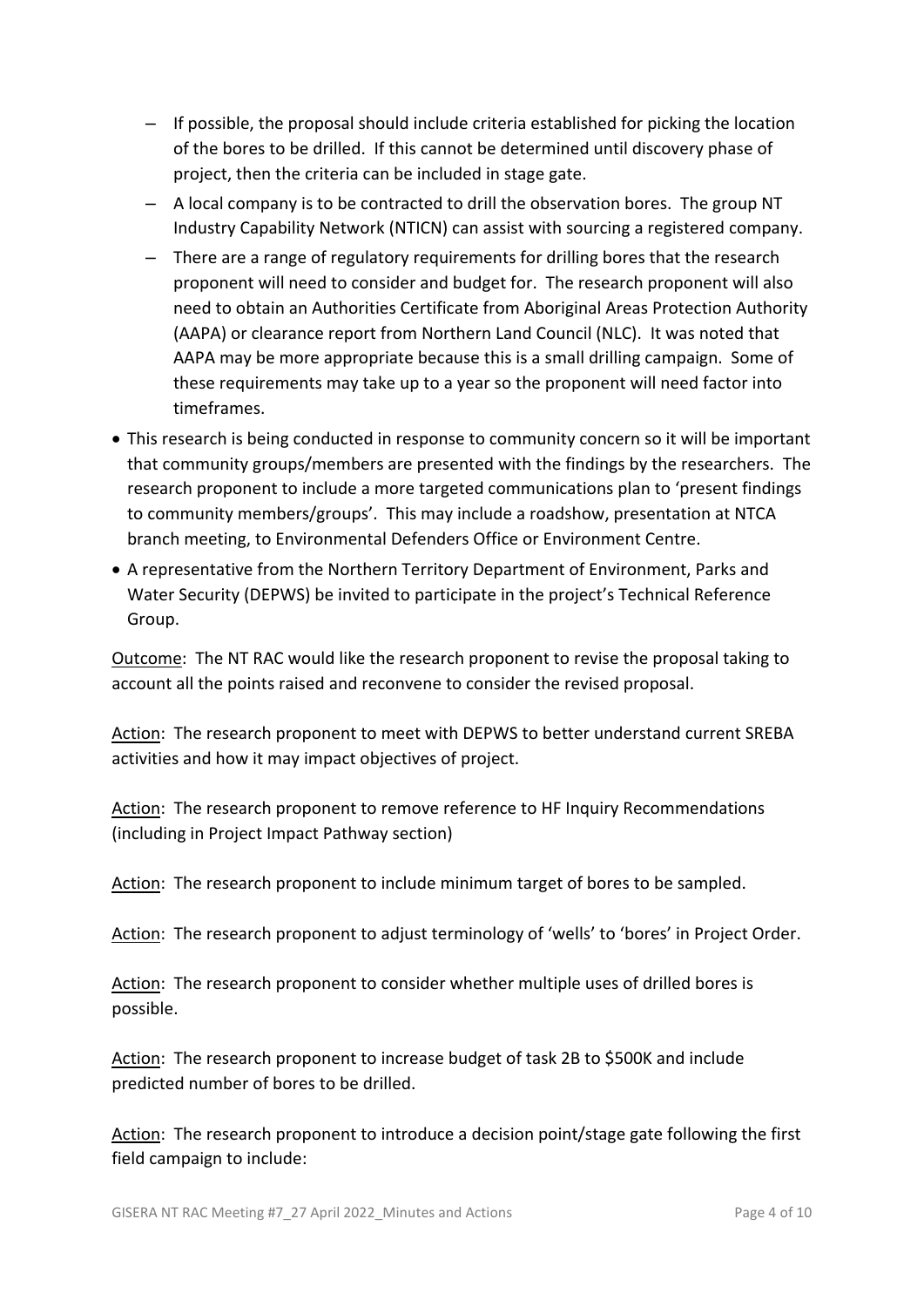- 1) actual number of bores to be drilled (if it differs from what will be listed in proposal)
- 2) costs for drilling bores
- 3) location of bores
- 4) drilling company proposed
- 5) details of wide-scale sampling campaign

Action: The research proponent to include in proposal the criteria established for picking location of bores to be drilled. Otherwise, include in decision point/stage gate.

Action: The research proponent to contact NT ICN to source registered local drilling company.

Action: The research proponent to factor in regulatory requirements into project timeframes and budget.

Action: Further consideration on how to present findings to community members/groups and include clearly defined activities in proposal.

Action: The research proponent to invite a representative from the NT DEPWS to participate in the project's Technical Reference Group.

# **5. PROJECT PROPOSAL Background Seismicity of Beetaloo Sub-basin and Seismic Hazard**

The GISERA Director provided a summary of the project proposal.

- Clarification required on whether the seismic array has already been fully established by Geoscience Australia or whether there were additional seismometers planned. If the array is already fully in place, then in the Methodology section, Stage 1 'assess the sensitivity of the proposed seismic array' may need to change to 'recently installed seismic array'. In the Project Impact Pathways section, the 'Provide input to location of the planned seismic array' will also need to be changed if there are no further seismic stations are planned.
- Clarification required on current number of arrays installed noting that Prior Research section states 'Geoscience Australia is operating six-element seismic array since mid 2021'.
- The HF Inquiry recommendations listed in the proposal should be removed.
- The Project Order should be explicit that:
	- no arrays are included in the budget as they are funded and installed by GA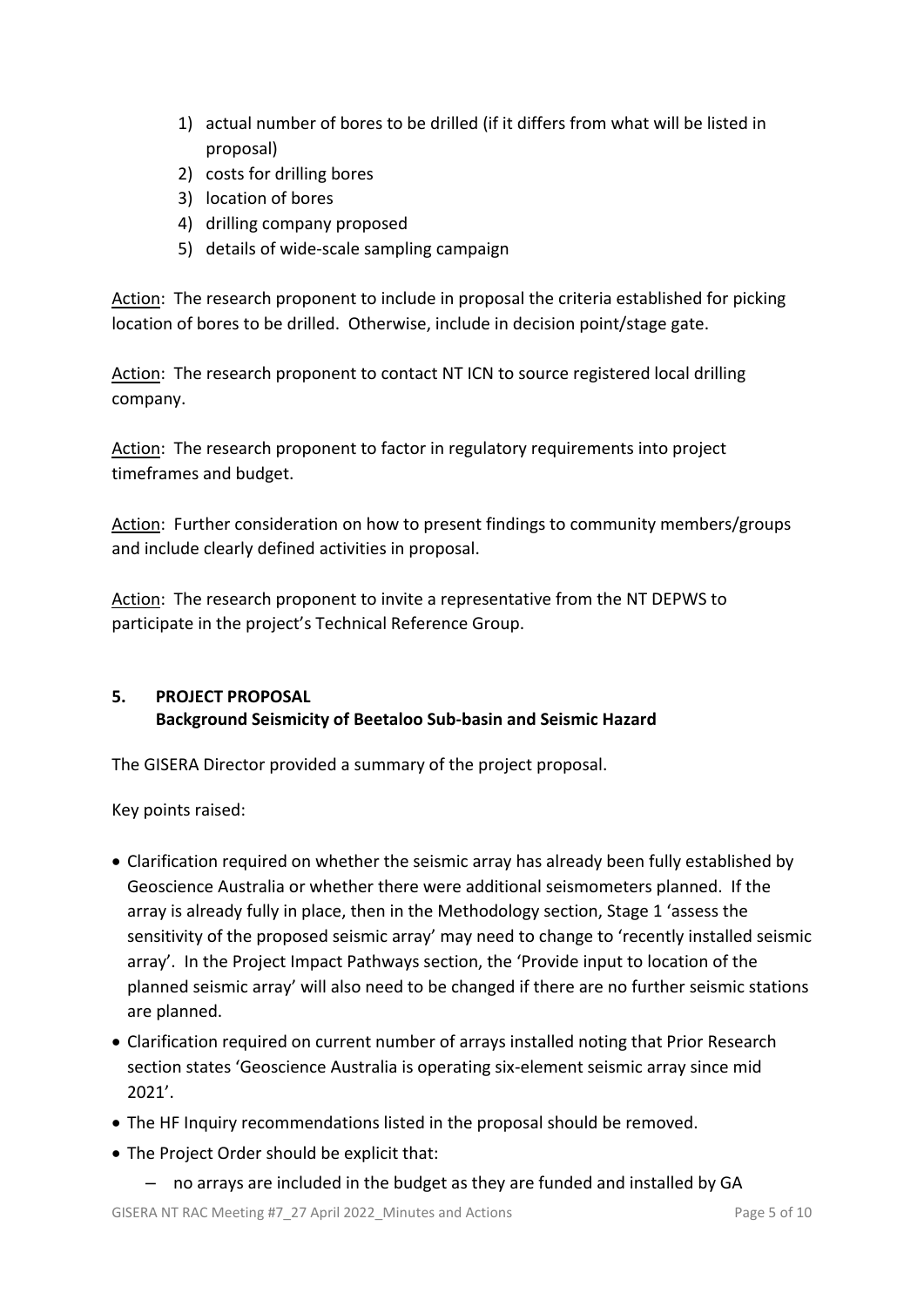- the data record obtained since array was established in 2021 will also be looked at
- industry data from HF that is provided to the regulator will be provided by industry to the research proponent
- The task 7 outputs and deliverables on page 15 should include an analysis of the future need of monitoring should production scenarios occur. Given the national interest, this may result in provisions of advice for ongoing monitoring.
- A representative from the NT Department of Industry, Tourism and Trade (DITT) be invited to participate in the project's Technical Reference Group.

Outcome: The NT RAC approved this project, subject to the actions below being addressed to the satisfaction of the GISERA Director.

Action: The research proponent to clarify current number of arrays already installed and whether any further arrays will be installed.

Action: The research proponent to remove reference to HF Inquiry Recommendations.

Action: The research proponent to make explicit that:

- 1) no arrays will be funded in this project
- 2) data from 2021 will also be looked at
- 3) HF industry data will be obtained from the companies
- 4) analysis of future monitoring requirement will be conducted

Action: The research proponent to invite a representative from the NT DITT to participate in the project's Technical Reference Group.

# **6. PROJECT PROPOSAL**

# **Beetaloo basin shale long-term competency after decommissioning**

The GISERA Director provided a summary of the project proposal.

- OnePetro has 192 peer reviewed papers on Shale Creep. The Project Order will need to make clear what else the literature review proposed will provide.
- The leakage simulator would be useful and should be tested by independent experts in the oil and gas sector who have credentials related to decommissioning and can assess whether all causal factors for leaks have been considered. This independent review may be done by project's Technical Reference Group or via a sub-contractor. This should be made explicit in the proposal and any additional cost should be factored into the project budget.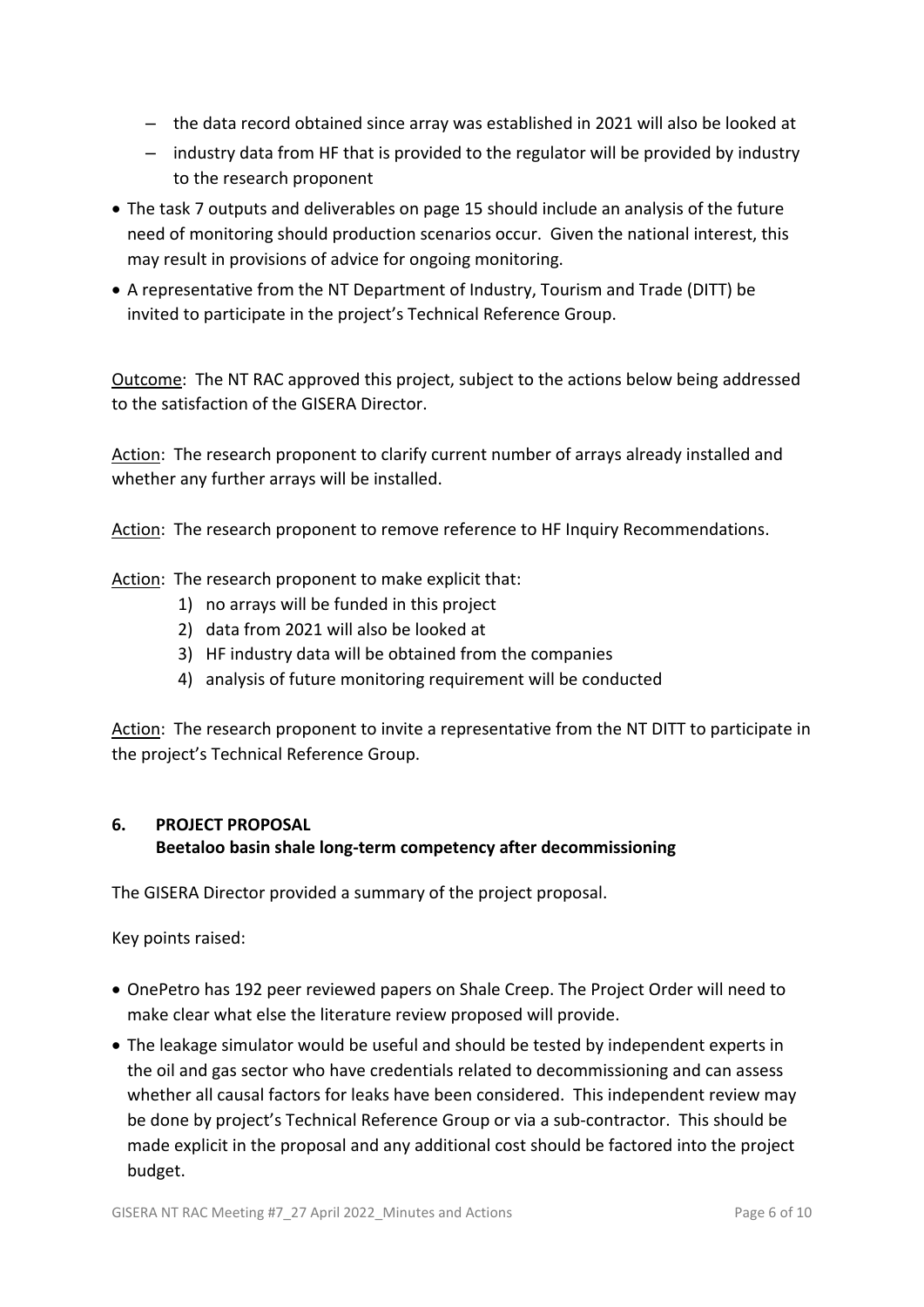- An understanding of the formation pressure, permeability, buoyancy and pressure differentials of shale gas wells over their lifecycle is important in determining potential risk of fluid movement (e.g., gas) in decommissioned wells. The leakage simulator modelling must include these factors that could affect the ability of fluids to move along a preferential pathway to the subsurface including the possibility of saline aquifer fluid movement into freshwater aquifers.
- The HF Inquiry recommendations listed in the proposal should be removed.
- The research proponent to include a more targeted communications plan to 'present findings to community members/groups'.
- A representative from the NT Geological Survey be invited to participate in the project's Technical Reference Group.

Outcome: The NT RAC approved this project, subject to the actions below being addressed to the satisfaction of the GISERA Director.

Action: The research proponent to make explicit what the literature review will provide in addition to papers already available.

Action: The research proponent to include an independent review of the leakage simulator.

Action: The research proponent to remove reference to HF Inquiry Recommendations.

Action: Further consideration on how to present findings to community members/groups and include clearly defined activities in proposal.

Action: Ensure that the leakage simulator incorporate all physical processes affecting the potential movement of fluids along possible pathways from target gas seams to surface.

Action: The research proponent to invite a representative from the NT Geological Survey to participate in the project's Technical Reference Group.

# **7. ASSESSING THE RISKS ASSOCIATED WITH SUBSURFACE WASTEWATER DISPOSAL**

The RAC had preliminary discussions on wastewater management.

### **ITEMS FOR NOTING OR DISCUSSION BY EXCEPTION**

### **8. OTHER BUSINESS**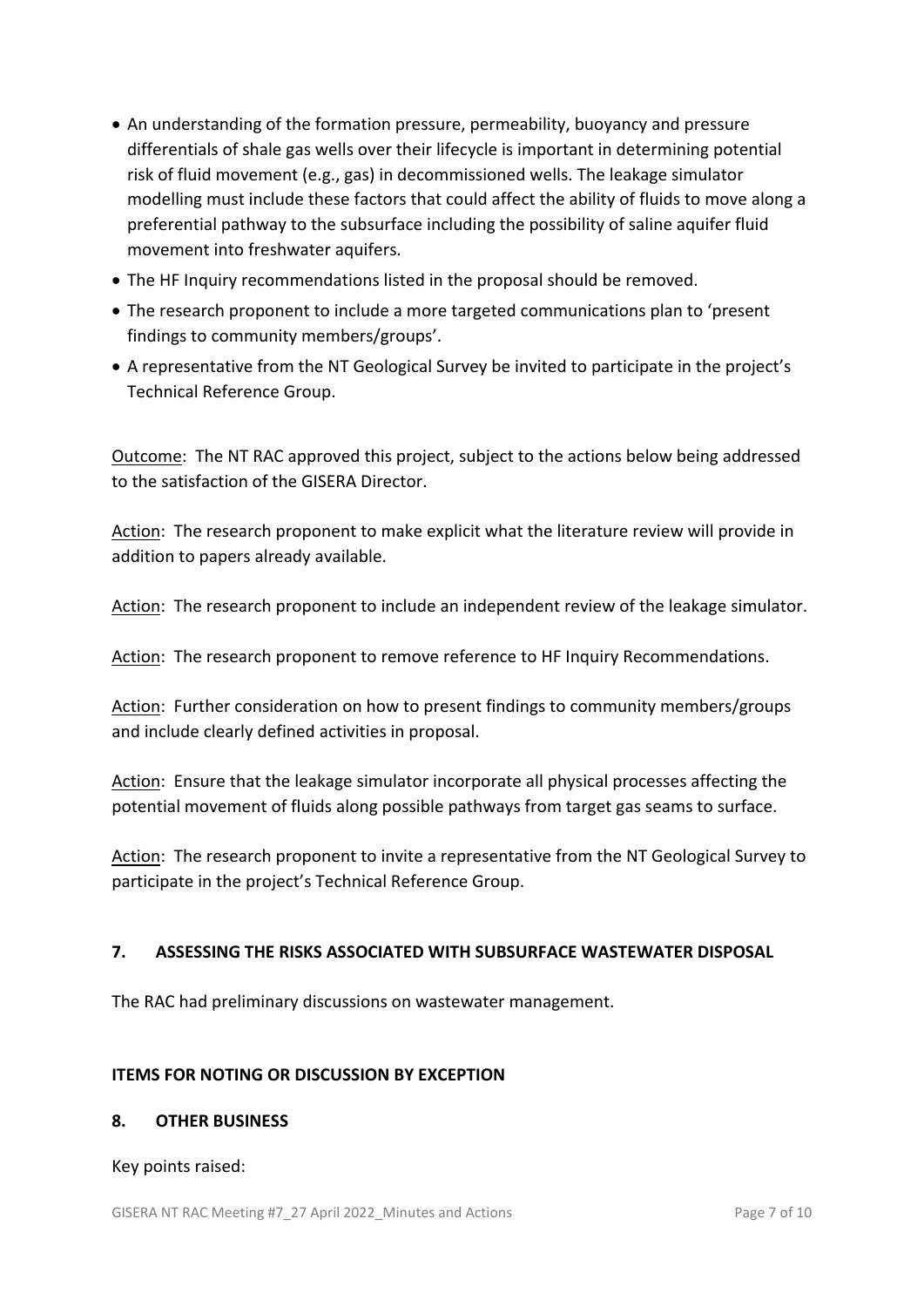- A summary sheet providing GISERA NT project's status will be emailed to the RAC.
- Opportunities to engage with the NLC's Cultural Monitor Program during field campaigns was encouraged.

### **NEXT MEETING**

The next meeting of the NT Research Advisory Committee will be scheduled once the Stygofauna proposal has been revised.

#### **MEETING CLOSE**

The meeting closed at 2.32 pm (ACST).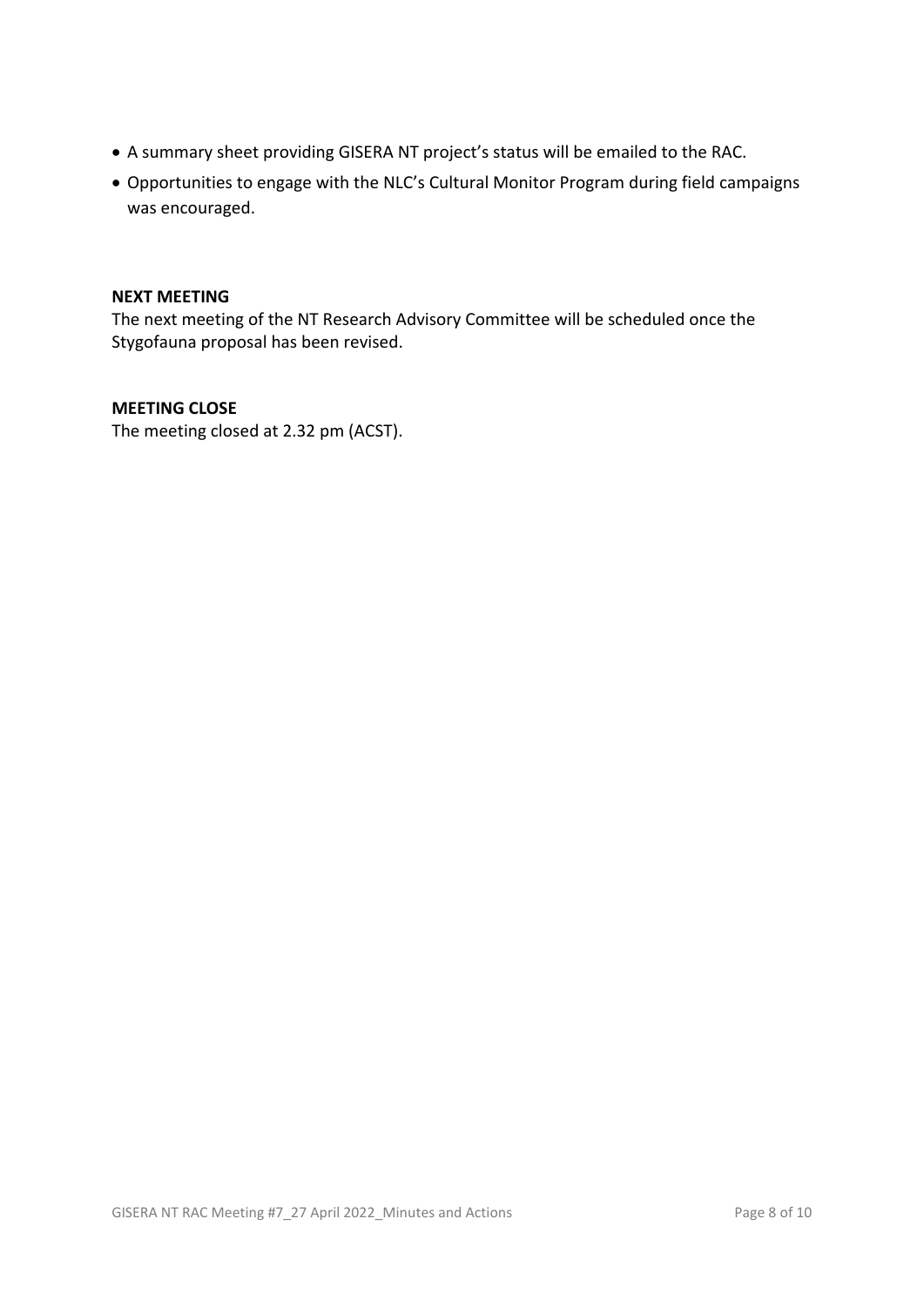# **SUMMARY OF ACTIONS FROM GISERA NT RAC MEETING #7 – 27 APRIL 2022**

| <b>Agenda Item</b> | <b>Action</b>                                                                                                                                                                                                                                                                                                                                                   |
|--------------------|-----------------------------------------------------------------------------------------------------------------------------------------------------------------------------------------------------------------------------------------------------------------------------------------------------------------------------------------------------------------|
| 27-04-22 Item 4    | The research proponent to meet with DEPWS to better understand current<br>SREBA activities and how it may impact objectives of project.                                                                                                                                                                                                                         |
| 27-04-22 Item 4    | The research proponent to remove reference to HF Inquiry<br>Recommendations (including in Project Impact Pathway section)                                                                                                                                                                                                                                       |
| 27-04-22 Item 4    | The research proponent to include minimum target of bores to be sampled.                                                                                                                                                                                                                                                                                        |
| 27-04-22 Item 4    | The research proponent to adjust terminology of 'wells' to 'bores' in Project<br>Order.                                                                                                                                                                                                                                                                         |
| 27-04-22 Item 4    | The research proponent to consider whether multiple uses of drilled bores<br>is possible.                                                                                                                                                                                                                                                                       |
| 27-04-22 Item 4    | The research proponent to increase budget of task 2B to \$500K and include<br>predicted number of bores to be drilled.                                                                                                                                                                                                                                          |
| 27-04-22 Item 4    | The research proponent to introduce a decision point/stage gate following<br>the first field campaign to include:<br>1) actual number of bores to be drilled (if it differs from what will<br>be listed in proposal)<br>2) costs for drilling bores<br>3) location of bores<br>drilling company proposed<br>4)<br>details of wide-scale sampling campaign<br>5) |
| 27-04-22 Item 4    | The research proponent to include in proposal the criteria established for<br>picking location of bores to be drilled. Otherwise, include in decision<br>point/stage gate.                                                                                                                                                                                      |
| 27-04-22 Item 4    | The research proponent to contact NT ICN to source registered local drilling<br>company.                                                                                                                                                                                                                                                                        |
| 27-04-22 Item 4    | The research proponent to factor in regulatory requirements into project<br>timeframes and budget.                                                                                                                                                                                                                                                              |
| 27-04-22 Item 4    | Further consideration on how to present findings to community<br>members/groups and include clearly defined activities in proposal.                                                                                                                                                                                                                             |
| 27-04-22 Item 4    | The research proponent to invite a representative from the NT DEPWS to<br>participate in the project's Technical Reference Group.                                                                                                                                                                                                                               |
| 27-04-22 Item 5    | The research proponent to clarify current number of arrays already installed<br>and whether any further arrays will be installed.                                                                                                                                                                                                                               |